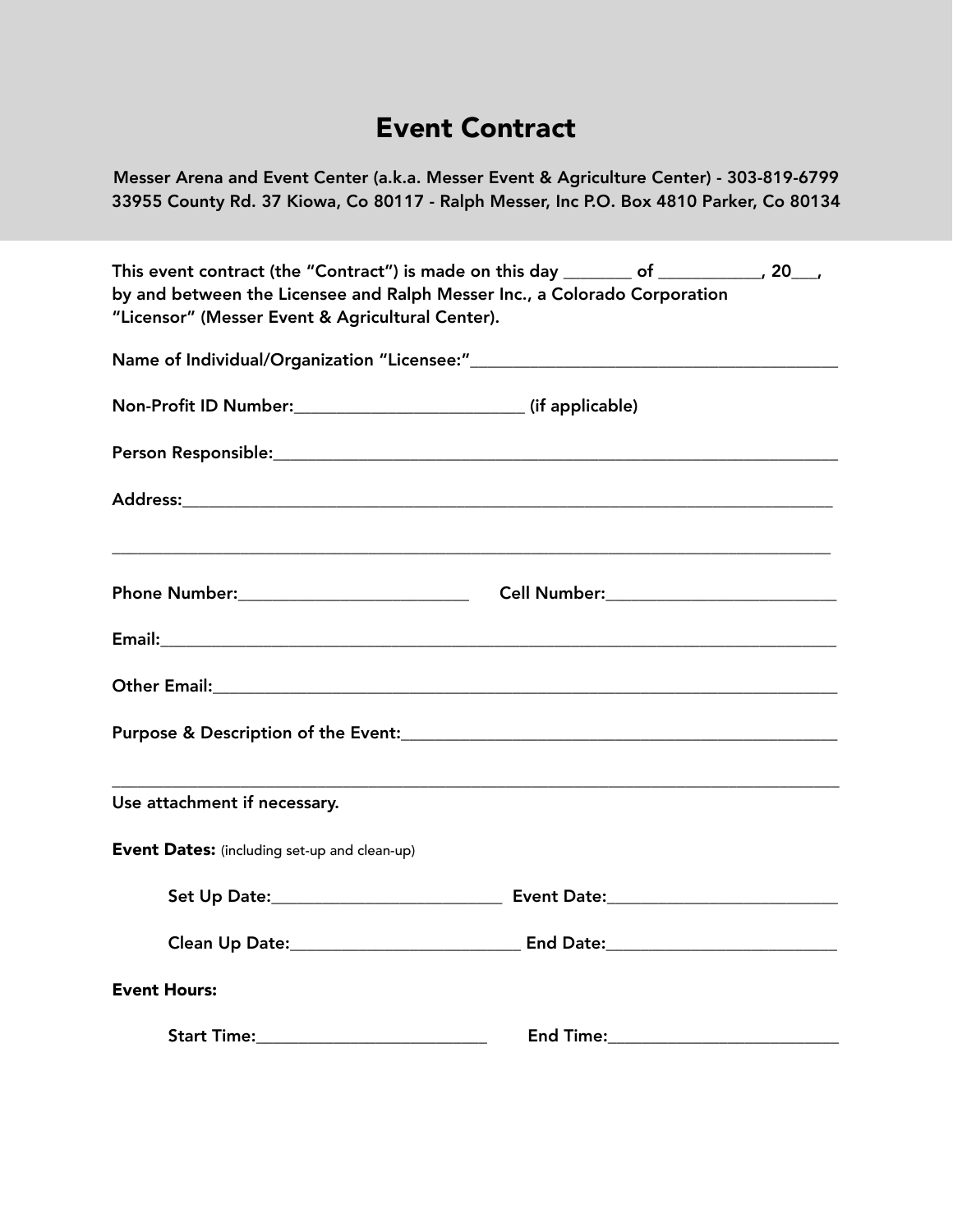| Set Up Date:______________________________                                     |
|--------------------------------------------------------------------------------|
|                                                                                |
|                                                                                |
| Start Time:___________________________<br>End Time:___________________________ |
| SPECIAL CONDITIONS: (ie: panels set up in arena, where, how many gates, etc.)  |
|                                                                                |
|                                                                                |
|                                                                                |
|                                                                                |

Event Dates: (including set-up and clean-up)

Use attachment if necessary if need to draw out placements of panels or tables etc.

## Terms & Conditions

DAMAGE/CLEAN UP DEPOSIT: \$\_\_\_\_\_\_\_\_ Cash Only Deposit Due at time of Signing of Contract. Note: Refundable in whole or in part only if the Licensee fulfills its obligation to vacate the premises in good condition as determined by joint agreement of Licensee and Licensor, before Licensee leaves the premises after event. This initial deposit may be kept by Messer Event & Agricultural Center and rolled to multiple event dates.

CLEAN UP CHARGE: \$\_\_\_\_\_\_\_\_ Licensee agrees to forfeit their deposit for clean up services if the facilities used for the event are not returned in good condition. Any cleanup over 4 hours, Licensee agrees to pay the amount defined above per hour thereafter. As when Licensee entered the premises, as determined by joint agreement of Licensee and Licensor before Licensee leaves the premises after event. In its sole discretion. Any clean up charge will be deducted from the damage/clean up deposit. If such deposit does not cover the clean up charge, Licensee agrees to pay such additional charge for Licensor's clean up services.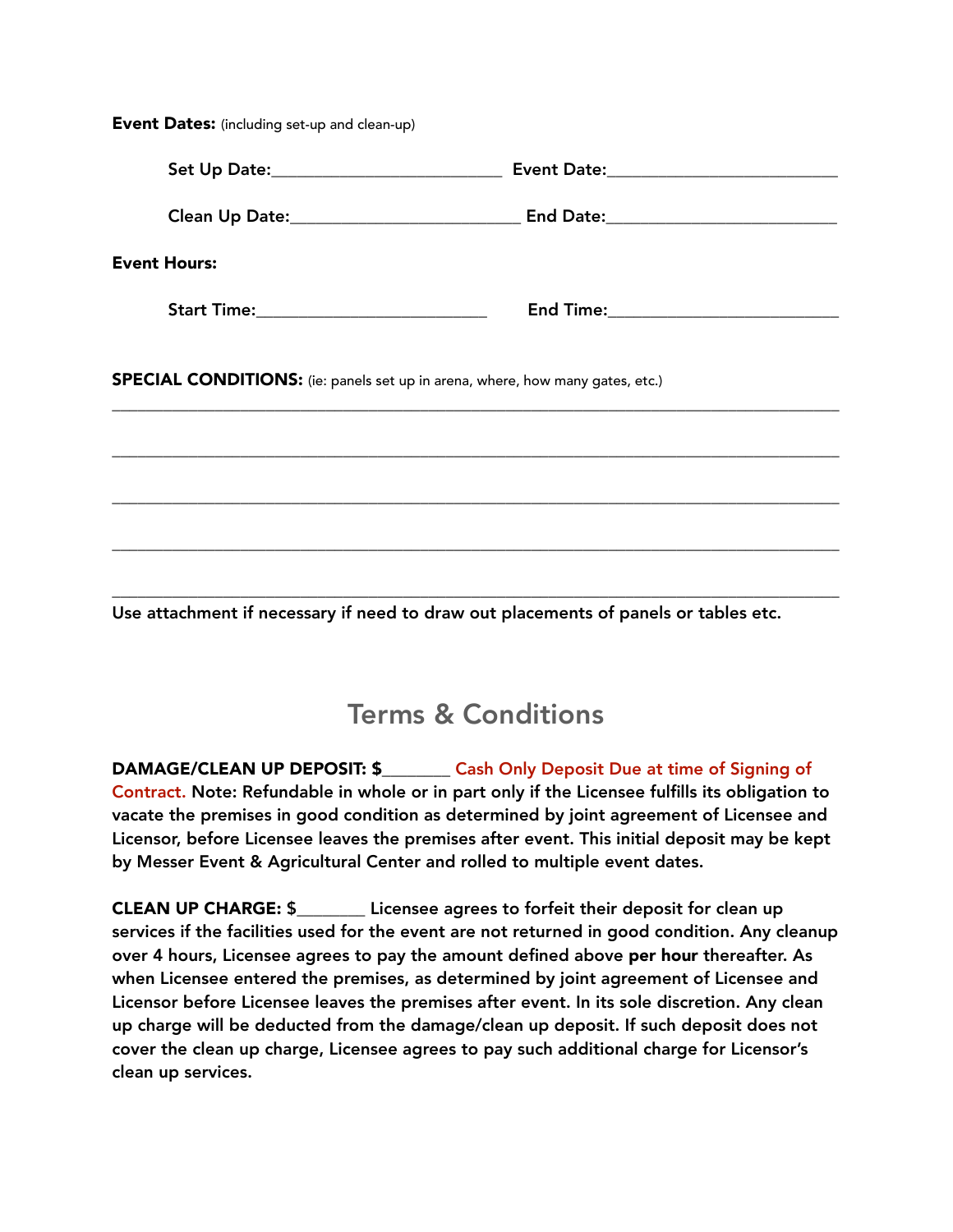FINAL PAYMENT: To be made by Licensee within five consecutive days after the conclusion of the event and reconciliation of event have been finalized. Licensee will be assessed a monthly charge of 10% of the final billed amount, compounded monthly, until final payment has been made to Licensor. If Licensee fails to make any payments on a timely basis for any reason, Licensee shall reimburse Licensor for any expenses that it incurs in pursuing payment in full, including but not limited to attorney fees, collection fees and court costs.

CANCELLATION: If Licensee cancels the event due to in-climate weather related circumstances there will be no fee. If Licensee transfers due to weather of the event there will be no fee. If weather becomes in-climate before an event it will be up to management to cancel an event. Events canceled and not rescheduled at Messer Event & Agricultural Center will result in the retention of Licensee's deposit.

#### LICENSEE DUTIES AND RESPONSIBILITIES:

- All event set up.
- Clean up, including all facilities used and parking areas.
- During the dates and hours specified herein for set up, the event hours and clean up, Licensee is permitted access only to the event areas specified herein for the purpose of conducting the event.
- Upon the expiration of the period of reserved use for this event, Licensee shall vacate the reserved portions of Messer Event & Agricultural Center to the Licensor in good condition. Clean up should include all trash, and the clean up of parking lot and arena manure in proper reciprocals all Licensee products and equipment removed from premise.
- Licensee shall be responsible for the overall conduct of its employees, agents, participants, guests, contractors and spectators involved in the scheduled event. Licensee, its employees, agents, contractors, participants, guests and spectators shall use the premises in a safe, careful and lawful manner and shall not perform any act or allow any act to occur during the term of this Contract that will in any way alter, mar, deface, damage or injure any part of the premises. Any such damage caused to Messer Event & Agricultural Center, premises or equipment provided that occurs during the reserved period will be invoiced to Licensee at Licensor's cost of repairs plus 20%.
- Licensee shall be solely responsible for setting up the event, for conducting the event and for clean up, including but not limited to food concessions, scheduling, advertising, ticket sales, traffic control, parking, crowd control, security and on-site medical services, as well as for all labor, materials and expenses related to the conduct of the event.
- Licensee shall be solely responsible for making application, paying fees and for the securing of all necessary licenses and permits as required by the state and local laws, ordinances and regulation, including but not limited to requirements of public health, safety, fire, sheriff and taxing entities.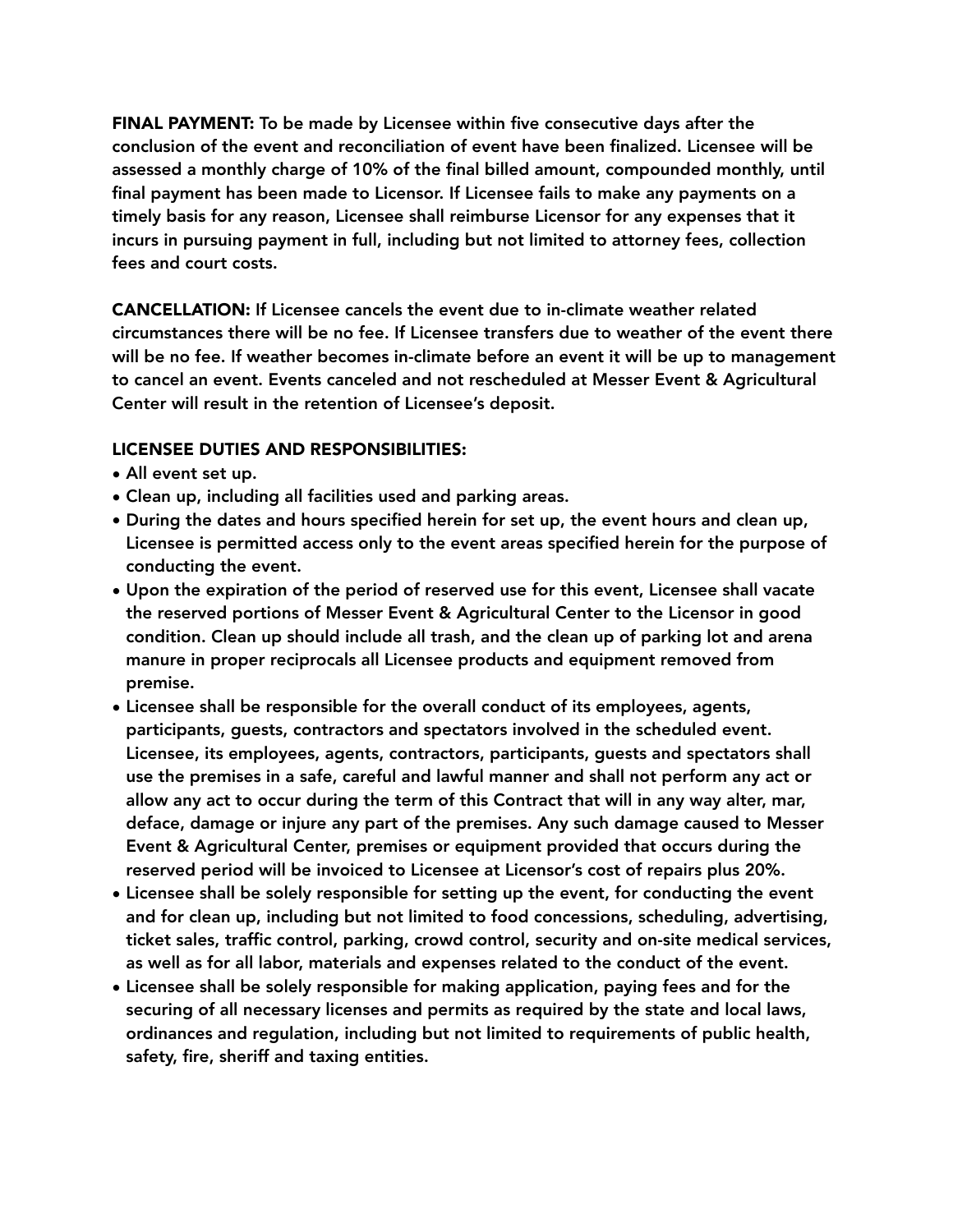- Licensee shall be responsible for ensuring that all persons on the Premises for the event observe and conform to all state and local codes, regulations and statutes, including those related to alcoholic beverages, as well as the rules and regulations of Messer Event & Agricultural Center.
- Licenses shall be solely responsible to have all of Licensee's employees, agents, contractors and participants sign a waiver, release and hold harmless agreement provided by Licensor. Such signed forms shall be submitted to Licensor prior to the completion of the event.
- Licensee shall not assign or sublet its interest in any portion or all of this Contract without the prior written consent of Licensor.
- Licensee shall be responsible to contract a third party concessions to set up during the event.
- Licensee shall be responsible for making sure that all animal entree into the indoor is through the alley way between cattle pens or warm up area on north end of the arena, unless otherwise agreed upon.
- Licensee shall insure its personal property, including vehicles and equipment, brought onto the premises and shall indemnify and hold Licensor harmless from any loss or damage to such property.

INSURANCE: Licensee shall provide liability Insurance coverage in limits of not less \$1,000,000 combined single limit bodily injury and property damage coverage and shall name Licensor, Messer Event & Agricultural Center, their successors and assigns, as additional insured's under this coverage. Licensee shall provide Licensor with a copy of its insurance certificate showing Licensor, Messer Event & Agricultural Center as additional insured's no later than two weeks prior to the event. If no proof of insurance is provided, Licensor, at its sole option and discretion, may cancel the event.

CONCESSIONS/GOODS & SERVICES: Licensor or its assigns shall operate all food and beverage concessions or may hire a third party concession truck to come service the event. This will be an additional parking and hookup fee. Vendors shall execute a vendor contract provided by Messer Event & Agricultural Center.

RELEASE AND INDEMNIFICATION: Licensee, on behalf of itself, its successors, representatives and assigns, hereby releases and shall fully protect, defend, indemnify and hold Messer Event & Agricultural Center and all its entities, their respective affiliates, officers, directors, members, employees, agents, vendors, concessionaires, representatives, successors and assigns, harmless from and against any and all claims, demands actions and cost (including litigation expenses, attorney fees, and court costs) of any kind that occurs or may hereafter accrue, directly or indirectly, arising out of or relating in any way to Licensee's event at Messer Event & Agricultural Center, including, without limitation, any personal injury, death or property damage to Licensee, Licensee's employees, agents, participants, invitees, contractors and spectators of the event.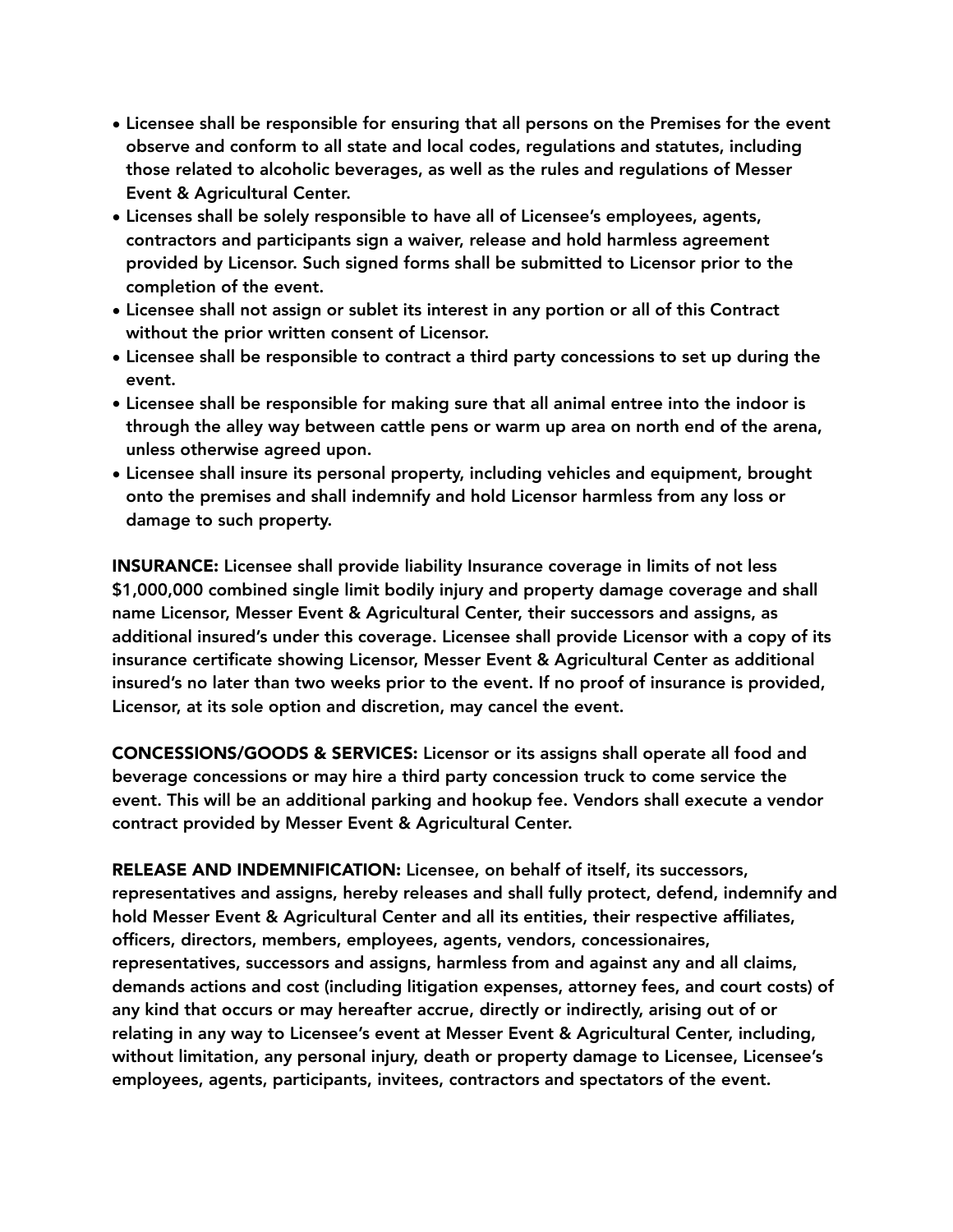LIQUOR/TOBACCO/E-CIGS/VAPING/MARIJUANA: Absolutely no alcoholic beverages/ tobacco/e-cigs/vaping/marijuana of any kind may be brought onto the Messer Event & Agricultural Center property by any person or entity. It is the responsibility of the Licensee to ensure that these provisions are adhered to.

RIGHT OF ENTRY: Licensor reserves the right to have its employees, agents and assigns enter upon the premises at any time for the purpose of inspecting Licensee's operation and activities and to perform maintenance.

RELEASE AND WAIVER: The release and waiver of liability and assumption of risk agreement is made part of this Contract.

PARKING: All parking revenue derived from Licensee's activities at Messer Event & Agricultural Center shall accrue to the benefit of Licensor.

OVERNIGHT PARKING: Dry camping only. NO hookups or dump sites

TICKETING: All ticketing must be approved by Licensor.

USE OF LOGO: An official logo for Messer Event & Agricultural Center and logo use specifications will be provided to Licensee upon request. Licensee must use these items for all advertising and promotion.

PERMANENT ADVERTISING: Licensor retains the right to see and display permanent advertising throughout Messer Event & Agricultural Center. Such advertising shall remain displayed at all times and shall not be removed, covered or obstructed by Licensee.

GOVERNING LAW AND VENUE: In the event of a dispute arising out of the Contract, the laws of the state of Colorado shall govern. Venue shall be in Elbert County, Colorado.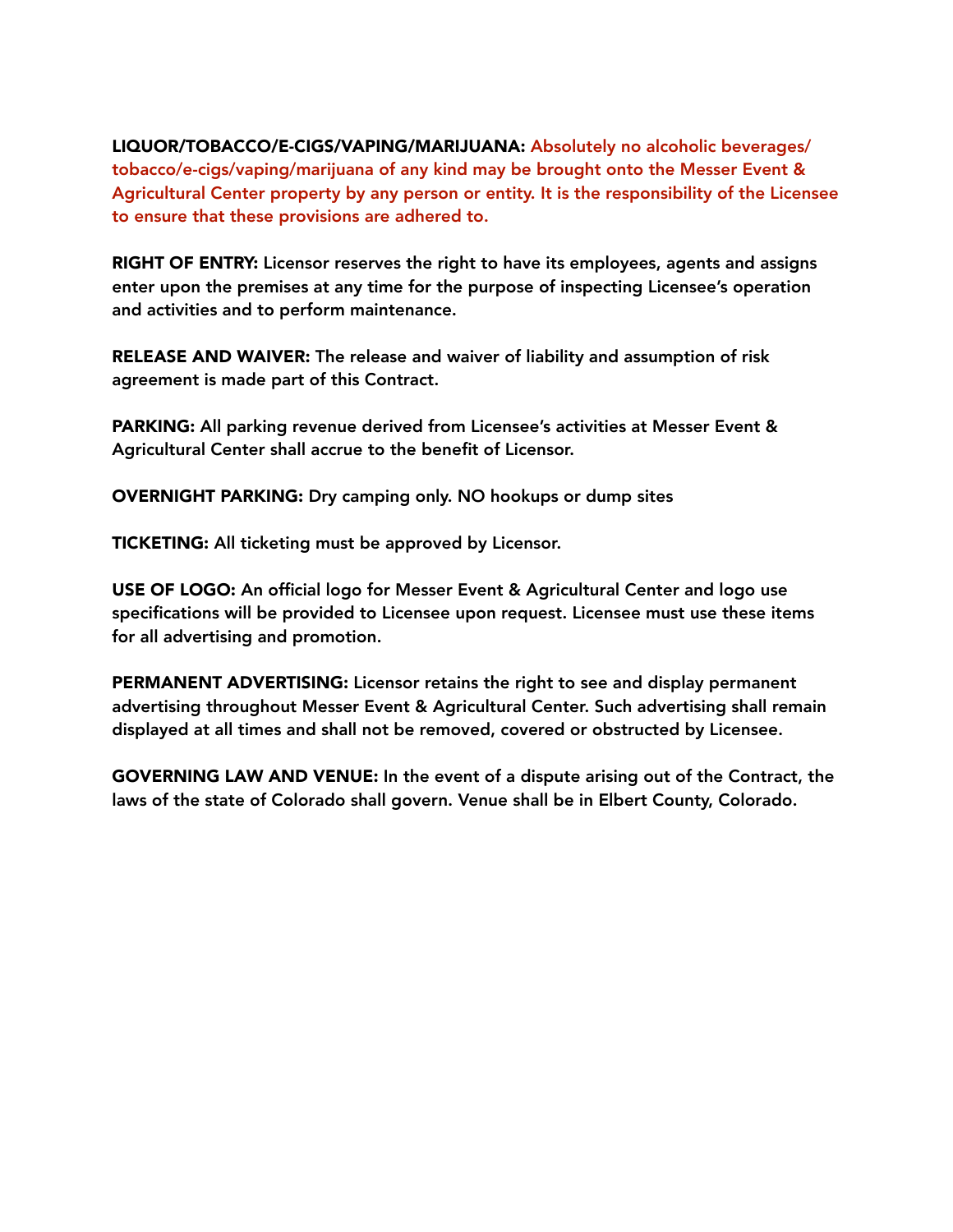## Rental and Service Fee Calculation

| <b>FACILITIES &amp; EQUIPMENT TO BE USED:</b>                                               |                                                                                                                                                                              | <b>PRICE:</b>                   | <b>LICENSEE COST:</b> |
|---------------------------------------------------------------------------------------------|------------------------------------------------------------------------------------------------------------------------------------------------------------------------------|---------------------------------|-----------------------|
| 1. Indoor Arena                                                                             | · announcers booth<br>• PA wired/wireless<br>system (inside)<br>• arena surface<br>preparation<br>· lighting<br>• heaters<br>· snow removal (if<br>needed prior to<br>event) | \$                              |                       |
| 2. Outdoor Warm Up<br>Arena                                                                 | · arena surface<br>preparation                                                                                                                                               | Included                        |                       |
| 3. Rodeo Chutes<br><b>Indoor Arena</b>                                                      | · announcers booth<br>• PA system (inside)<br>· arena surface<br>preparation                                                                                                 | \$                              |                       |
| 4. Stalls<br>*opening soon                                                                  | · outdoor panel stalls<br>(no cover)                                                                                                                                         | Per day \$<br>Overnight \$      |                       |
| 5. Arena Surface<br>Maintenance (during<br>event)                                           | • watering (1 included<br>during event)<br>· dragging                                                                                                                        | extra watering \$<br>Per day \$ |                       |
| 6. Vendor(s) (anyone<br>setting up at an event to<br>provide a service or make<br>a profit) | • need proof of<br>insurance                                                                                                                                                 | Defined by vendor<br>contract   |                       |
| 7. Vendor(s) Electricity<br>Fee                                                             |                                                                                                                                                                              | \$                              |                       |
| Other                                                                                       |                                                                                                                                                                              | $\boldsymbol{\$}$               |                       |
| Other                                                                                       |                                                                                                                                                                              | \$                              |                       |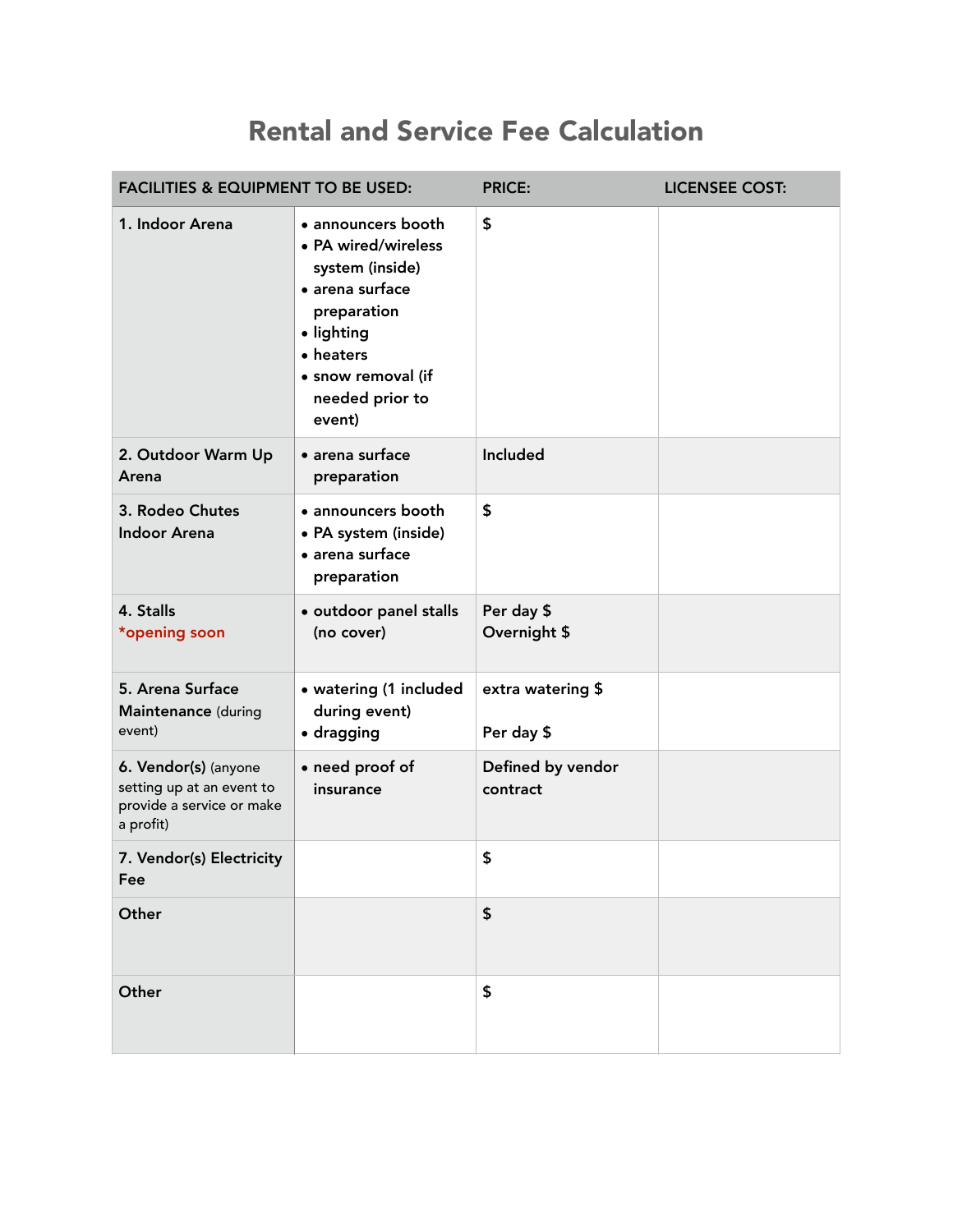| <b>FACILITIES &amp; EQUIPMENT TO BE USED:</b> | <b>PRICE:</b>      | <b>LICENSEE COST:</b> |
|-----------------------------------------------|--------------------|-----------------------|
| Other                                         | $\pmb{\mathsf{S}}$ |                       |
| Other                                         | \$                 |                       |
| Other                                         | \$                 |                       |
|                                               |                    | Total: \$             |

All pricing is subject to change after review.

| Signature of Licensee: | Date: |
|------------------------|-------|
| Signature of Licensor: | Date: |

ENTIRE AGREEMENT: This Contract contains the entire understanding between the parties hereto and no modification, amendment, innovation or other alteration to this Contract shall be valid or of any force or effect unless mutually agreed to in writing by the parties.

I accept terms & conditions



I want to subscribe to the newsletter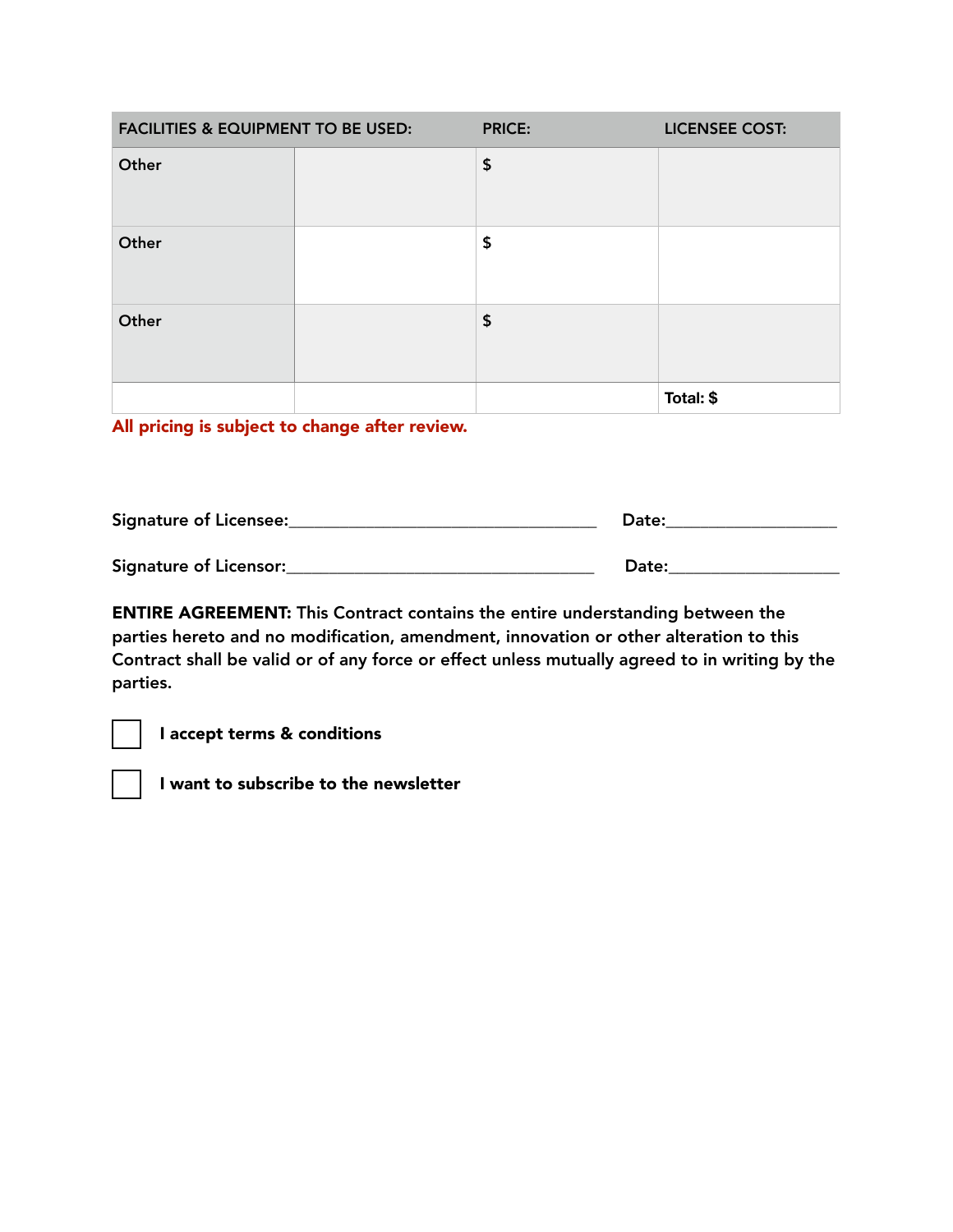| If paying by check: Checks shall be made out to Messer Event & Agriculture Center and<br>shall be paid prior to the event. Checks can be mailed to Ralph Messer, Inc. P. O. Box 4810<br><b>Parker, CO 80134</b> |  |
|-----------------------------------------------------------------------------------------------------------------------------------------------------------------------------------------------------------------|--|
| <b>Deposit:</b>                                                                                                                                                                                                 |  |
| Deposit amount: \$_________________                                                                                                                                                                             |  |
| Date Paid:________________________                                                                                                                                                                              |  |
| <b>Final Payment:</b>                                                                                                                                                                                           |  |
| Final Payment amount: \$                                                                                                                                                                                        |  |
| Date Paid:_______________________                                                                                                                                                                               |  |
| Check: #________________                                                                                                                                                                                        |  |
|                                                                                                                                                                                                                 |  |
| Credit Card must be on file before event.                                                                                                                                                                       |  |
| <b>DATE</b>                                                                                                                                                                                                     |  |
| <b>NAME AS IT APPEARS ON THE CARD</b>                                                                                                                                                                           |  |
| <b>CREDIT CARD NUMBER</b><br>(VISA, MASTERCARD, DISCOVER, AMERICAN EXPRESS)                                                                                                                                     |  |
| <b>EXPIRATION DATE</b>                                                                                                                                                                                          |  |
| <b>SECURITY CODE</b>                                                                                                                                                                                            |  |
| <b>BILLING ADDRESS</b>                                                                                                                                                                                          |  |
| <b>BILLING CITY, STATE &amp; ZIP CODE</b>                                                                                                                                                                       |  |
| <b>NUMBER OF CHARGES</b>                                                                                                                                                                                        |  |
| <b>AMOUNT</b> (PER CHARGE IF APPLICABLE)                                                                                                                                                                        |  |